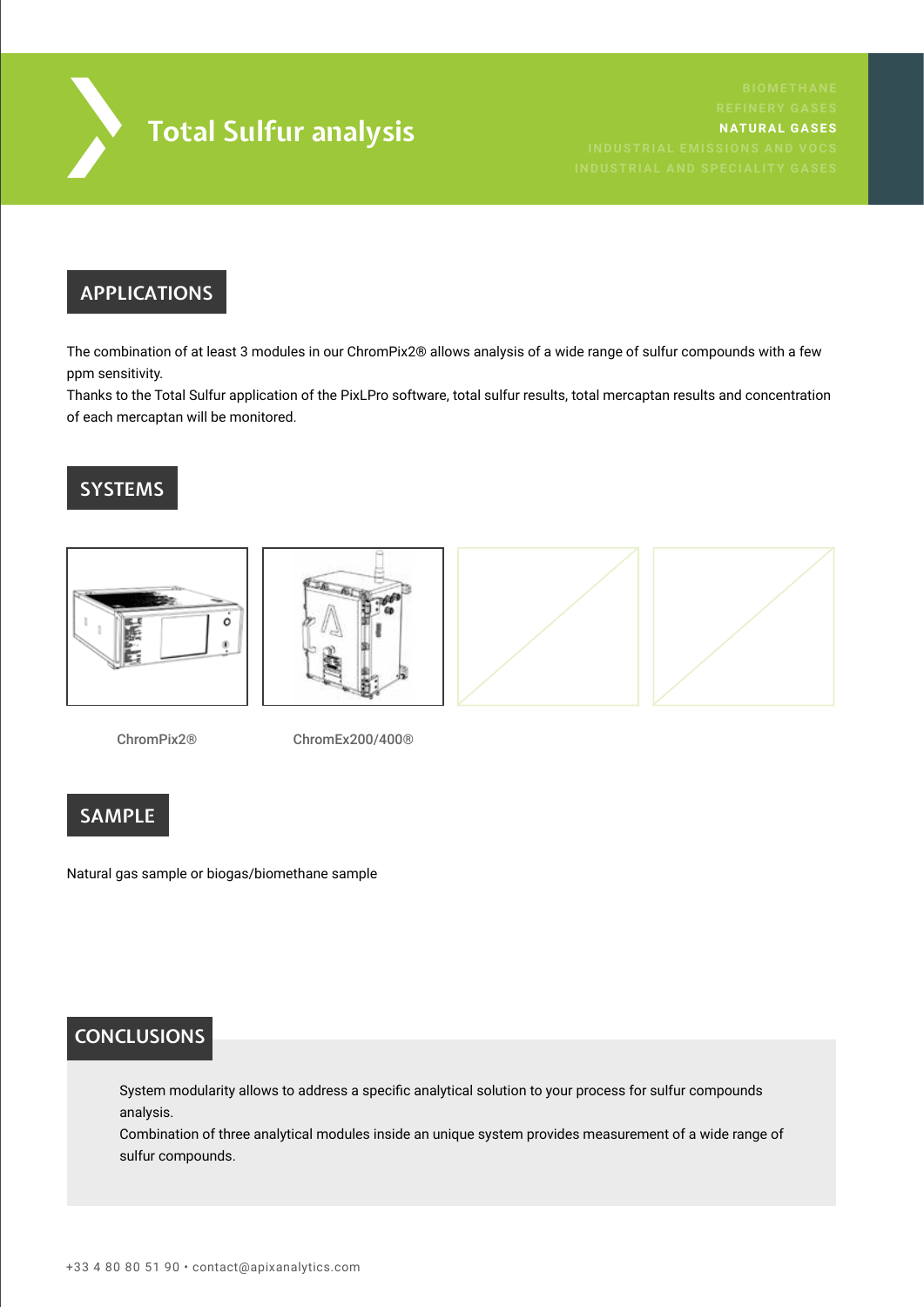| Reference              | MK10-TCD-20uL-PPU10-PPU1-F1 |
|------------------------|-----------------------------|
| Detector               | TCD                         |
| Column                 | PPU (Pora-Plot U) 10m       |
| Internal Diameter      | $0.25$ mm                   |
| <b>Phase Thickness</b> | 12um                        |
| Precolumn              | PPU (Pora-Plot U) 1m        |
| Backflush              |                             |
| Sample Loop            | 20 <sub>µ</sub>             |
| Regeneration           | ×                           |

### **METHOD**

| Carrier Gas                | <b>Helium</b>      |
|----------------------------|--------------------|
| Carrier Gas Pressure (max) | 36.2 psi - 2.5 bar |
| Detector T°C               | $80^{\circ}$ C     |
| Column T°C                 | $105^\circ C$      |
| <b>Column Pressure</b>     | 1.5 <sub>bar</sub> |
| Sample Loop T°C            | $105^\circ C$      |
| Sample Loop Pressure       | 0.5 <sub>bar</sub> |
| <b>Injection Time</b>      | 13s                |
| Analysis Time              | 80s                |

### **CHROMATOGRAM**



### **RESULTS**

|                  | LOD  | LOO  | <b>RSD</b> |
|------------------|------|------|------------|
| Injection        |      |      |            |
| H <sub>2</sub> S | 1ppm | 3ppm | 10% (3ppm) |
| COS              | 1ppm | 3ppm | 10% (3ppm) |

# **MODULE A MODULE B**

| Reference              | MK6-TCD-20µL-PDMSP12-F2     |
|------------------------|-----------------------------|
| Detector               | TCD                         |
| Column                 | PDMSP (20 % Diphenyl - 80 % |
|                        | Methylpolysiloxane) 10m     |
| Internal Diameter      | $0.25$ mm                   |
| <b>Phase Thickness</b> | 1µm                         |
| Precolumn              | <b>None</b>                 |
| Backflush              | ×                           |
| Sample Loop            | $20 \mu L$                  |
| Regeneration           | x                           |

### **METHOD**

| <b>Helium</b>      |
|--------------------|
| 36.2 psi - 2.5 bar |
| $60^{\circ}$ C     |
| $60^{\circ}$ C     |
| 1.5 bar            |
| 60°C               |
| 0.5 <sub>bar</sub> |
| 1s                 |
| 200s               |
|                    |

## **CHROMATOGRAM**



### **RESULTS**

|   |           | <b>LOD</b>       | <b>LOO</b> | <b>RSD</b>  |
|---|-----------|------------------|------------|-------------|
|   | Injection |                  |            |             |
|   | TRM       | 1 <sub>ppm</sub> | 2ppm       | <10% (2ppm) |
| 2 | тнт       | 1 <sub>ppm</sub> | 2ppm       | <10% (2ppm) |